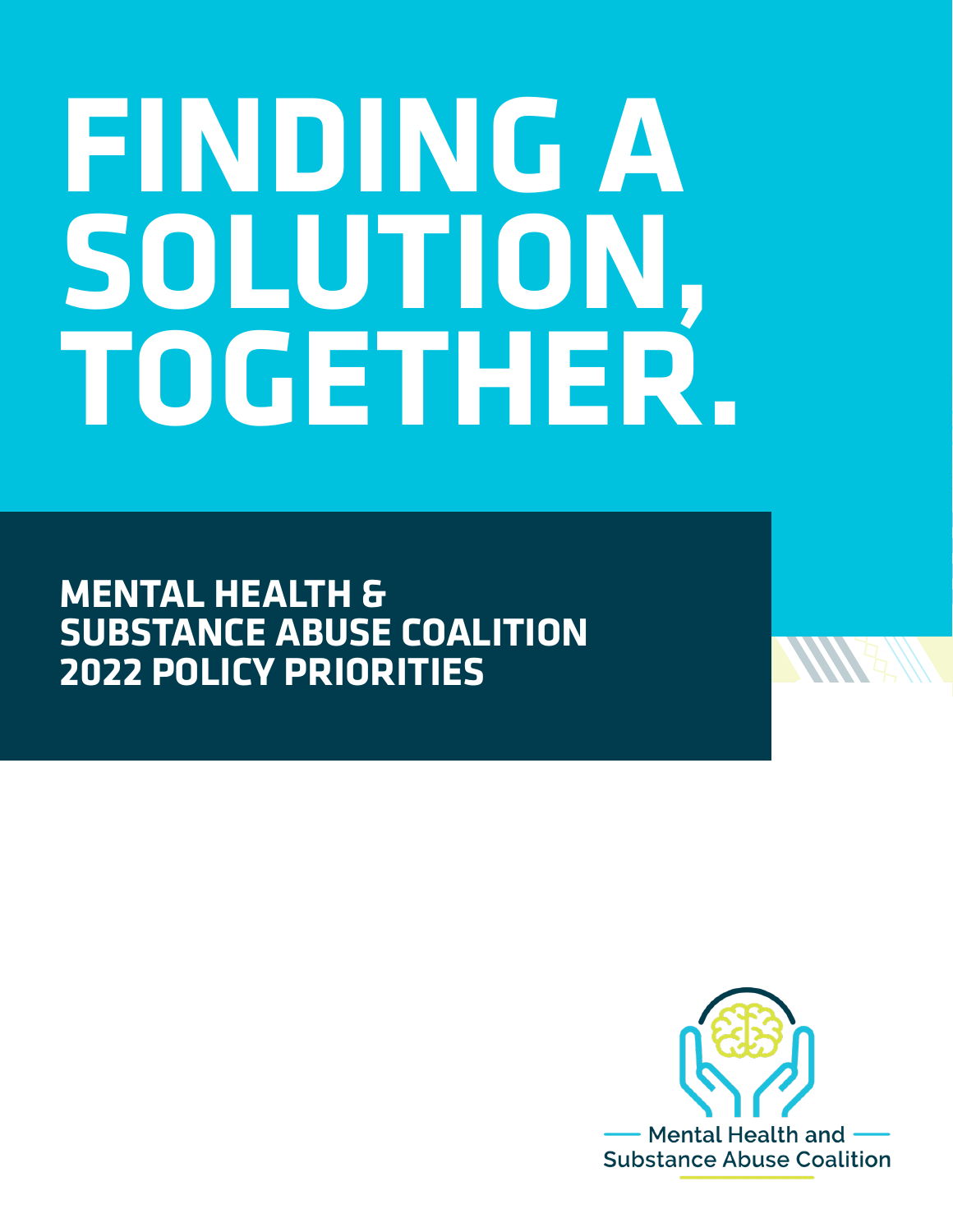# **ABOUT THE COALITION**

The Mental Health & Substance Abuse Coalition is a collection of passionate partners who want a better future for the community.

- **Vision** Create a community where people in crisis find a place of hope and a path to health.
- **Mission** Develop a sustainable, accessible and integrated system of care that serves people with mental health and substance abuse disorders who are in crisis, in order to efficiently and effectively deliver services that create positive outcomes.

# **COALITION GOALS**



### ACCESS TO CARE:

To reduce barriers so patients can get to services they need when they need them.



### COORDINATION, COMMUNICATION, COLLABORATION:

To create a system of care that relies on improved communication, coordination and collaboration among service providers.



### WORKFORCE:

To have enough employees to meet demand in mental health, substance abuse, social work and other behavioral health professions.

> **CONTACT** Dawn Shepler, *Executive Director* (316) 978-6541 dawn.shepler@wichita.edu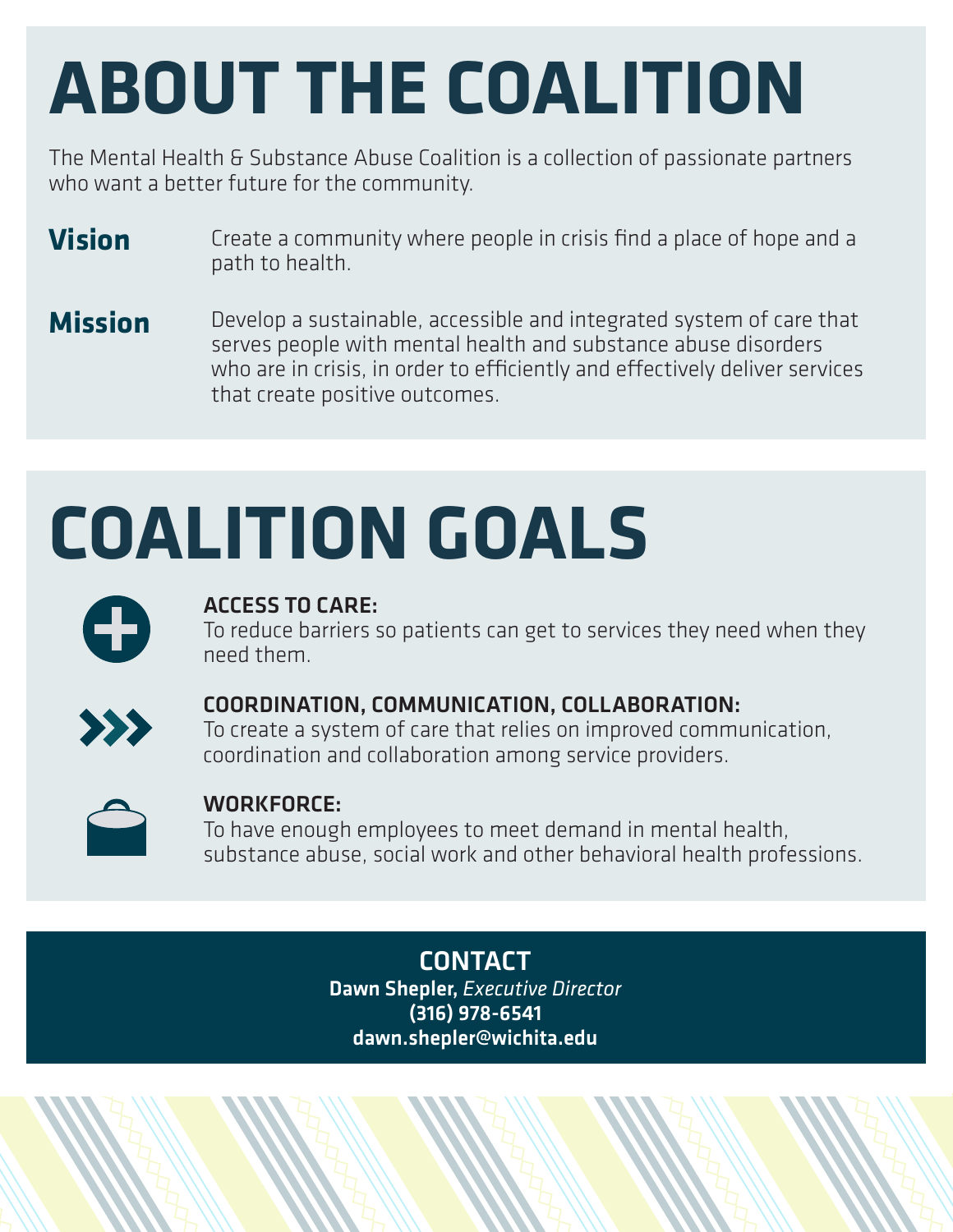# **2022 POLICY PRIORITIES**

### **Request: Address workforce shortage in behavioral health professions**



- Expand the use of SPARK money to retain behavioral health professionals
- Develop a loan repayment program for BH professionals
- Develop a tax credit program for BH professionals
- Institute in state tuition for students who study behavioral health and practice in Kansas

## **What**

The shortage of qualified behavioral health professionals in the Wichita area is at a crisis. COMCARE, our local Community Mental Health Center currently has over 200 openings with over 150 of those being provider positions. Ascension Via Christi hospital is currently down 30% of the behavioral health social workers that are needed.

# **Why**

In the last few years, it has become more difficult to recruit and retain behavioral health (BH) professionals due to low pay, burnout due to high caseloads and staffing shortages, people leaving to go into private practice, and violence. Recently, four BH professionals left COMCARE and moved to Oklahoma due to higher pay in the state where Medicaid expansion funds higher wages. On a weekly basis, BH staff at our local hospitals are physically assaulted. The lack of BH professionals is also a pipeline issue that is not easily resolved. There needs to be incentives in place that encourages those who are interested in pursuing a career in behavioral health and make it a viable career field for them and their families.

## **Request: Increase the Medicaid rate for all in-patient and out-patient behavioral health services by 10%**

# **What Who**

Providers have had the same reimbursement rates since 2008. The cost to provide services has increased 20%. In 2020, Kansas Legislature approved a 2 to 2.5% increase. Due to the pandemic, that was stricken from the budget. The Association of CMHCs of Kansas, Inc. estimates the cost for a 10% increase would be \$22,500,000 to \$25,000,000 for the State of Kansas.

# **Why**

Providers need to be able to recover the cost of providing services. With many reimbursement rates not changing for 13 years, providers are the ones covering the additional cost. Providers also have a workforce shortage because they CANNOT provide decent wages at the 2008 reimbursement rate. Fewer providers mean less access to care at a higher cost to emergency services. The 2018 High Utilizers Study conducted for Sedgwick County and the City of Wichita by the Public Policy and Management Center found:

- 519 high utilizer patients received almost \$56 million in care
- Almost \$17 million (30%) was funded through public and uncompensated care assistance

A parent of a child in COMCARE services: *"My child is so upset that her therapist is leaving she is the first person my child has connected with and now we have to start over."* This is a daily reality at Community Mental Health Centers (CMHC) as reimbursement rates are so low it is difficult to recruit and retain staff. CMHC's are at a severe disadvantage as are many nonprofit providers as we cannot pay market value for these positions resulting in turnover and continuity of care issues for patients and their families.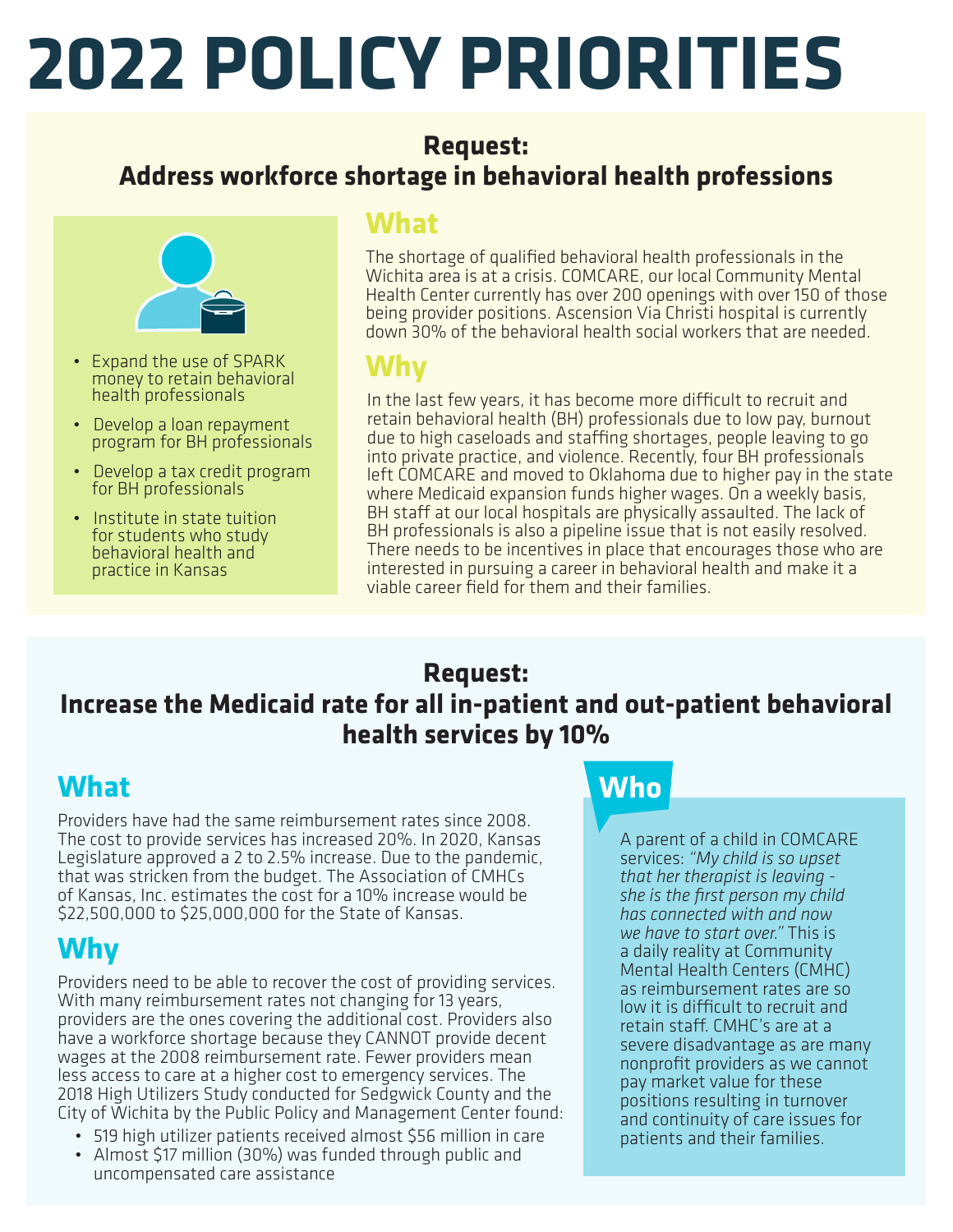### **Request: Fully Fund 988 – Support HB2281**

- Full fee of \$0.50 per phone line per month. An average cost of \$24 a year for the average family with four telephone lines.
- Fully fund all crisis call centers and all services along the comprehensive crisis continuum (e.g. crisis stabilization centers, crisis residential services and mobile response teams)

### **What**

In July of 2022, 988 will become the national three-digit number for those who are having a mental health crisis. It will replace the current National Suicide Prevention Lifeline and expand its purpose to include a continuum of crisis services that include 24/7 call centers that answer 988 calls locally (someone to talk to), mobile response teams (someone to respond) and crisis stabilization programs (somewhere to go). To offer personalized service, it is important that the National 988 line be operated by local supports. If we are not able to offer services to manage calls, the callers will be directed to speak with a national representative that will not have the personal knowledge of our local area.

# **Why**

These services would help mitigate the tragic suicide deaths, negative contacts with law enforcement and homelessness and help reduce the number of expensive revolving door solutions of ER visits, arrests, and incarceration. Between 2015 and 2020, one in four fatal police shootings involved a person with a mental illness. (NAMI.2021). In the Sedgwick County Jail, approximately 70% of all inmates have a substance use disorder and 35% have a diagnosed mental illness.

### **Request: Fully fund established crisis stabilization centers**

# **What Who**

Crisis stabilization centers were initially funded by the State as part of a state-wide plan for continuum of care for people in crisis. However, funding to support crisis centers, like COMCARE, has not kept up with demand. Our request is to add \$1.5 million for the crisis stabilization center in Wichita. Our request is that of the additional statewide funds of \$9.5 million, that \$1.5 million be utilized for the Sedgwick County crisis stabilization center in Wichita. This amount is being requested based upon the service volume and length of operation.

# **Why**

Crisis Stabilization Centers, like COMCARE, provide a service that no other entity does. Centers provide an alternative to hospitalization and law enforcement involvement at a lower cost with better outcomes. If crisis centers are not supported by the State, that burden falls solely on local communities, putting the stability of the State Safety Net program at risk.

A client from COMCARE provides insight to the impact on his life: *"I came in contact with a Wichita police officer who saw that I was in trouble and he took me to the crisis unit. After a couple of days, they sent me to COMCARE and I was basically watched 24 hours a day. It was a lifesaver for me quite frankly. They diagnosed deep depression and anxiety and taught me how to recognize when I was getting into a problem area. Literally they saved my life. I now have a job and housing.*" - Rusty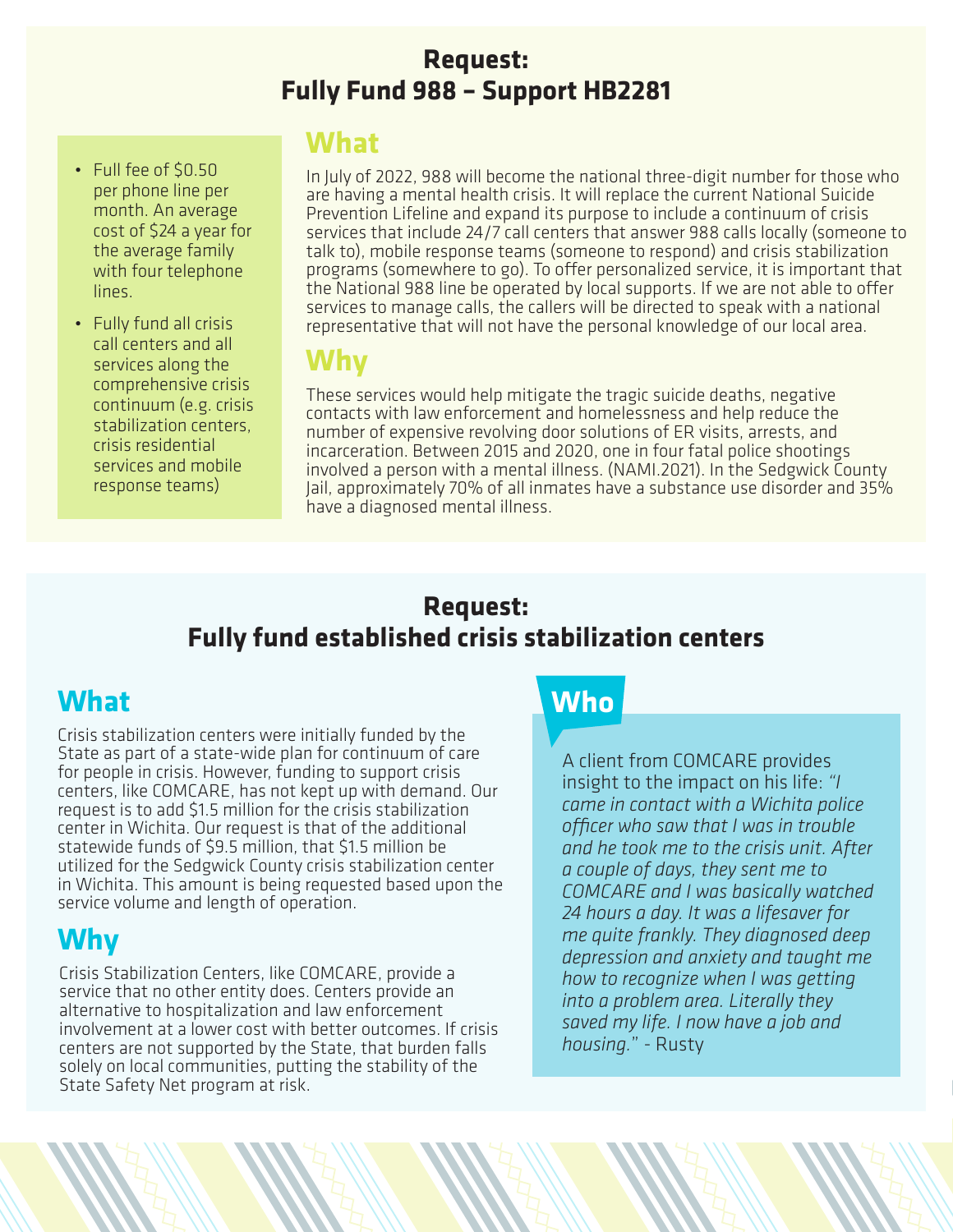### **Request:**

## **Develop and implement long and short-term solutions to ease the wait times for state hospital beds**

### A: Long Term Build a regional hospital in the Wichita area to include:

- 25 Involuntary Beds
- 10 Competency Beds
- 15 Restoration Beds

### B: Build a Resource Center

C: Short Term Provide solutions to ease the wait times for state hospital beds.

- Fund state mobile units
- Provide state staffing that would complete competency evaluations inside of the Sedgwick County jail. (Office space would be provided.)

### **What**

In October 2021, the Sedgwick County Jail had 27 inmates awaiting transport to Larned State Hospital for competency evaluations with an average wait time of 146.4 days and the longest wait time of 327 days.

### **Why**

Building a regional hospital in the Wichita area would help this region of the state manage the flow of patients in and out of the facility and expedite competency evaluations and restoration efforts so inmates could move quickly through the criminal justice system. This solution would also eliminate long travel times reducing costs and providing a safer alternative for both the inmate and those transporting them.

Another long-term solution that is needed in Wichita, is a one-stop resource center. This would allow providers to have a presence, at the minimum, during initial contact with those needing assistance in a variety of service-related areas. These services would include, but not limited to, case management, medical care, mental health treatment, housing, addiction treatment, legal services, employment and job training.

The short-term solutions would assist in the interim to ease wait times at Larned State Hospital and move people through the criminal justice system more quickly.

### **Request: Approve Medicaid expansion or fund the gap**



## **What**

Currently, there are 165,000 Kansans who fall in a coverage gap which would be covered either by funding the gap or Medicaid expansion. It would also strengthen our hospitals by mitigating uncompensated care and would support higher wages to help retain our valuable healthcare workers. Kansas is one of 12 states that has not expanded and all of the surrounding states have adopted Medicaid expansion.



## **Why**

A Government Accountability Office analysis of Iowa, New York, Washington, and Virginia (states that expanded in 2014) found that 17% to 25% of enrollees covered by expansion had behavioral health diagnoses. In Sedgwick County, 28.9% of adults are uninsured, and 15,248 adults are potentially eligible for Medicaid, if expanded. Another reason to expand or fund the gap is that we are losing behavioral healthcare workers to surrounding states due to higher wages that Medicaid expansion has afforded.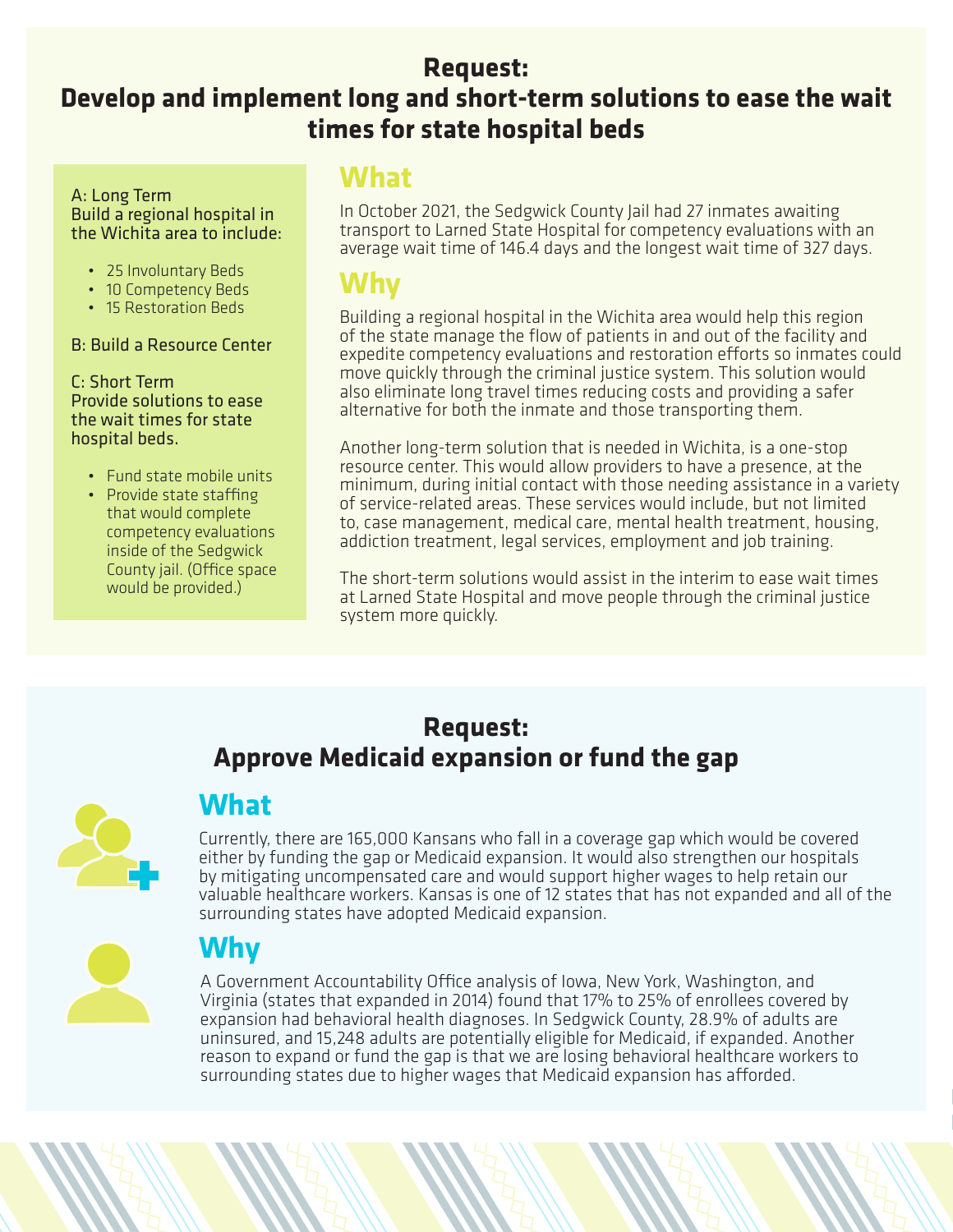### **Request: Continue telemedicine reimbursement rate at the in-person rate post-Pandemic**

# **What Who**

Due to COVID, telemedicine (phone and virtual) reimbursement rates have increased to the inperson rate. The request is to continue at the same reimbursement rate as face-to-face post-pandemic. As of now, it will end when the National Disaster Declaration ends. We request state leaders to lobby for the continuation of these reimbursement rates at the Federal level through our congressional delegation, SAMSHA, and Region 7 CMS Regional Administrators in Kansas City.

# **Why**

Telemedicine helps address barriers such as transportation, social anxiety, childcare and time. A recent survey from Tridiuum found:

- 81% of providers began using telemedicine for
- the first time during the pandemic<br>• Patients' adherence to clinical<br>recommendations improved 25%
- Adherence to psychiatric medications
- improved 16% Appointment attendance improved by 35%

A client from DCCCA Women's Recovery/ Options Adult explains the impact of having telemedicine services: *"I would just thank you for all your help, all your support during my recovery. I would like to continue the virtual sessions because I have no way to get from my job to my house and then clear out east to where a face-to-face would happen. There's no bus that runs out there. I have no other family. I just need to continue this like it's going now. I'm successfully staying sober clean. I'm staying with my sponsor. I'd go to Virtual Meetings online with my support group, I would just like for this to continue for many reasons but most of all it's helping me stay sober and clean."* - JL

## **Also Consider:**

What Recommendations from the State of Kansas Mental Health Taskforce and the Kansas Criminal Justice Reform Commission

**CONTACT** Dawn Shepler, *Executive Director* (316) 978-6541 dawn.shepler@wichita.edu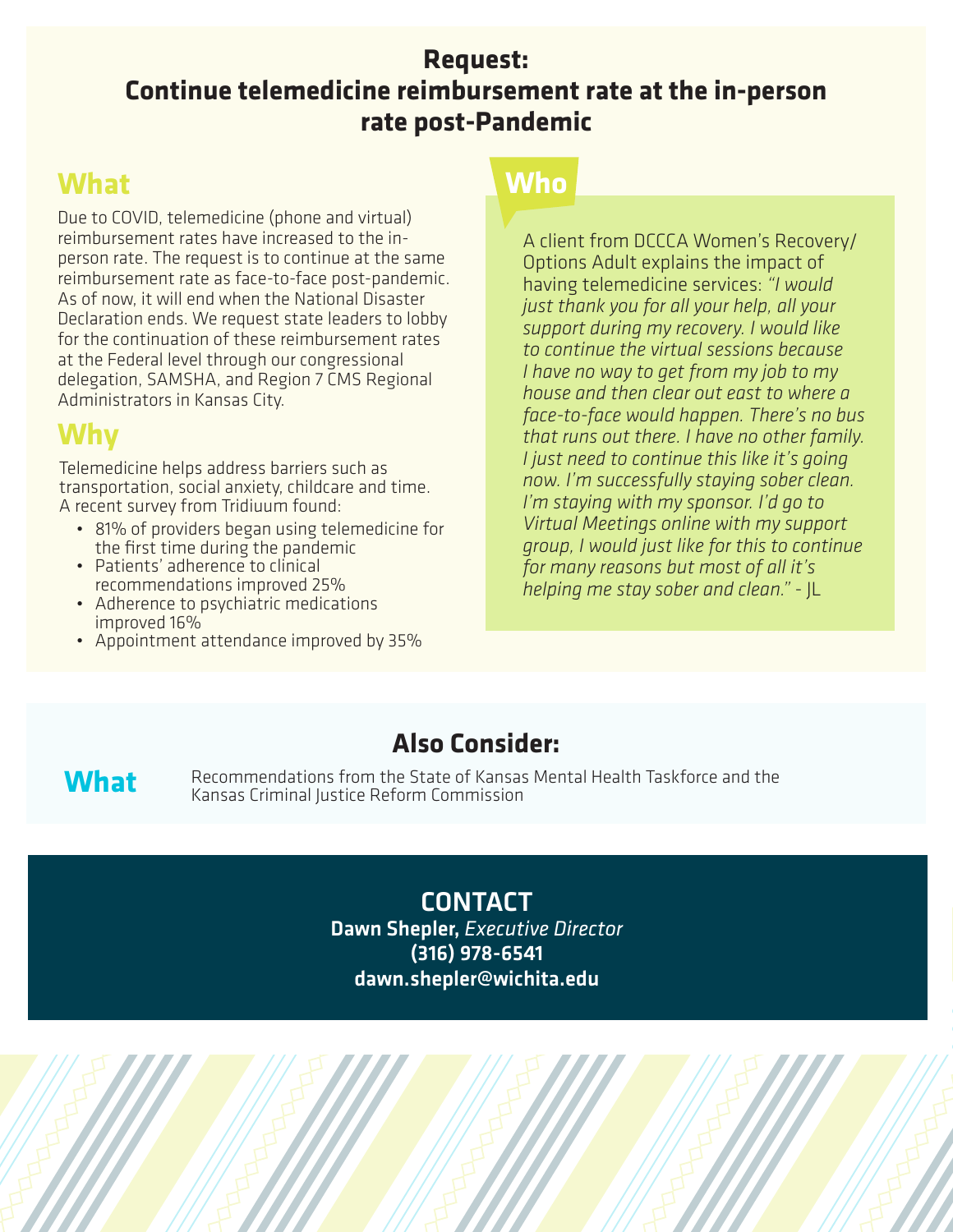# **WORKING TOGETHER**

With an ambitious plan with those in need at its heart, the Mental Health & Substance Abuse Coalition seeks to create greater collaboration, helping all in the community to worker smarket, while tirelessly pursuing thie own organizational missions.

# **COALITION BOARD MEMBERS**

- Terry Atwater, It Takes a Village, Inc.
- Marc Bennett, Office of the District Attorney 18th Judicial District
- Harold Casey, SACK, *Treasurer*
- Robyn Chadwick, Ascension Via Christi Hospital, *Secretar*y
- Lacey Cruse, Board of County Commissioners
- Steve Dixon, P.B. Hoidale Co, Inc.
- Jeff Easter, Sedgwick County Sheriff's Office, *Chair*
- Monique Garcia, Kansas Health Foundation
- Todd Johnson, Wichita Crime Commission
- Richard Kerschen, The Law Company Inc.
- Maria Kury, USD 259
- Terri Moses, USD 259
- Chief Gordon Ramsay, Wichita Police Department
- Gary Schmitt, INTRUST Bank
- Deann Smith, UMOD
- Joan Tammany, COMCARE, *Vice Chair*
- Michelle Vann, Vanntastic Solutions